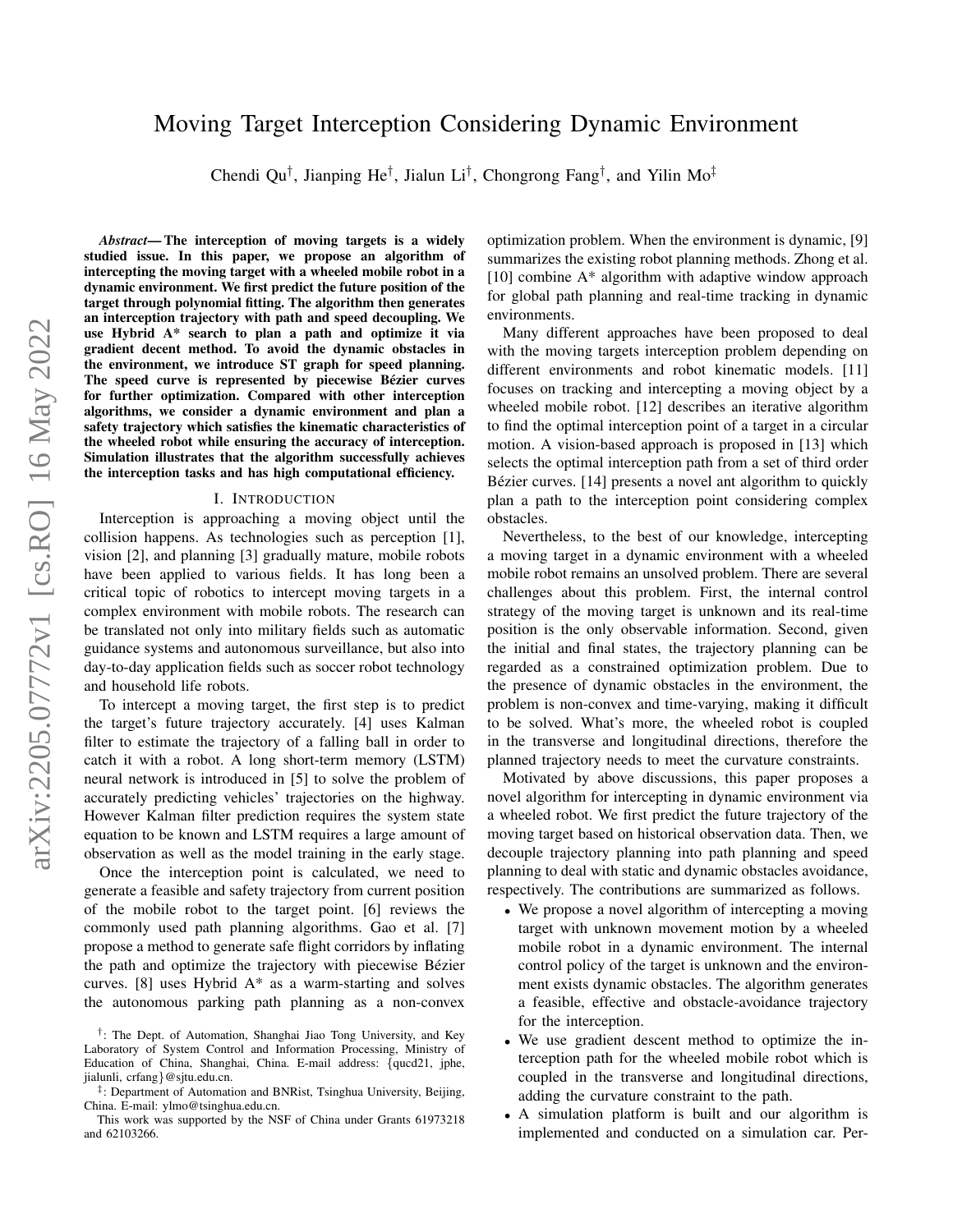formance study by simulation demonstrates the effectiveness of the proposed method.

The remainder of the paper is organized as follows. Section [II](#page-1-0) describes the problem of interest. Section [III](#page-1-1) shows the algorithms of trajectory prediction and path planning. Section [IV](#page-3-0) studies how to conduct speed planning for dynamic obstacles avoidance. Simulation results are shown in Section [V,](#page-4-0) followed by conclusions and future directions in Section [VI.](#page-4-1)

## <span id="page-1-0"></span>II. PRELIMINARIES AND PROBLEM FORMULATION

#### *A. Kinematic Model of Mobile Robot*

Consider a four-wheeled mobile robot  $R_M$  with nonholonomic constraint as the interceptor. The kinematic model is given by

$$
\begin{cases}\n\dot{x} = v \cos \theta \\
\dot{y} = v \sin \theta \\
\dot{\theta} = v \frac{\tan \delta}{L} \\
\dot{\delta} = \omega\n\end{cases}
$$
\n(1)

where  $x, y$  show the position coordinates,  $\delta$  is the steering angle, L is the distance between the front and rear wheels and  $\theta$  is the orientation of the mobile robot. The linear velocity v, angular velocity  $\omega$  and acceleration  $\dot{v}$  have upper and lower bounds respectively. The mobile robot is constrained to only move in the direction of the heading orientation, i.e., we have

$$
\dot{x}\cos\theta - \dot{y}\sin\theta = 0\tag{2}
$$

Let  $S$  be the motion state of the mobile robot, and then the state of the robot at time t is  $S_t = [x(t), y(t), \theta(t)] \in S$ .

## *B. Model of Moving Target*

Assume that the moving target  $R_T$  has smooth motion and bounded changes both in velocity and acceleration. We consider the situation that the target moves under simple linear motions, where the dynamic satisfies

$$
\mathbf{x}_{k+1} = A\mathbf{x}_k + B\mathbf{u}_k \tag{3}
$$

where  $\mathbf{x}_k = [x_k, y_k, \dot{x}_k, \dot{y}_k]^T$  is the state vector and  $\mathbf{u}_k =$  $[u_x, u_y, u_x, u_y]^T$  is the internal control vector, and

$$
A = \begin{pmatrix} I_{2\times 2} & \Delta t I_{2\times 2} \\ 0_{2\times 2} & I_{2\times 2} \end{pmatrix}, B = \begin{pmatrix} 0_{2\times 2} & 0_{2\times 2} \\ 0_{2\times 2} & I_{2\times 2} \end{pmatrix}
$$

in which  $\Delta t$  is the control time interval of the moving target.

#### *C. Problem of Interest*

Consider mobile robot  $R_M$  intercepting the moving target  $R<sub>T</sub>$  in a dynamic environment with obstacles. We have following basic assumptions:

- The initial state  $\mathbf{x}_0$ , control time interval  $\Delta t$  and internal control policy  $\mathbf{u}_k$  of  $R_T$  are unknown to  $R_M$ .
- The real-time position of  $R_T$  can be observed by  $R_M$  and recorded as historical data. The observation model at time t is described as:

$$
\mathbf{y}_t = C\mathbf{x}_t + \mathbf{e}_t \tag{4}
$$

where  $y = [\tilde{x}, \tilde{y}]^T$  is the observation of the position,  $\mathbf{e} = [e_x, e_y]^T$  is the observation error which conforms to normal distribution. We have

$$
C = \begin{pmatrix} I_{2\times 2} & 0_{2\times 2} \\ 0_{2\times 2} & 0_{2\times 2} \end{pmatrix}, \begin{array}{l} e_x \sim \mathcal{N}(0, \sigma_1^2) \\ e_y \sim \mathcal{N}(0, \sigma_2^2) \end{array}
$$

• The global map of the dynamic environment is known by  $R_M$ . Denote the obstacles in it as  $\mathcal{O}(t)$ . Each obstacle  $\mathcal{O}_i(t) \in \mathcal{O}(t)$  is described as:

$$
\mathcal{O}_i(t) = \left\{ z \in \mathbb{R}^2 : G_i(t)z \le b_i(t) \right\} \tag{5}
$$

where  $G_i(t)$  and  $b_i(t)$  are known matrices with respect to time  $t$  and  $m$  is the total number of the obstacles.

Assume that the mobile robot  $R_M$  starts from point  $(x_0, y_0)$ . Observe the position of the moving target  $R_T$  for  $L$  times and predict its future position at time  $T$ , which is also denoted as the interception point  $(x_{int}, y_{int})$ . Then, we have

$$
\mathcal{S}_0 = [x_0, y_0, 0], \mathcal{S}_T = [x_{int}, y_{int}, \theta_{int}] \tag{6}
$$

for  $R_M$ . We need to generate a feasible and safety trajectory from  $S_0$  to  $S_T$ . The trajectory  $D_M(t)$  should avoid all the obstacles, which means

$$
D_M(t) \cap \mathcal{O}(t) = \varnothing, \,\forall t \in [0, T] \tag{7}
$$

Decouple the trajectory planning into path planning and speed planning. The curvature  $\kappa$  along the planned path should under the robot's curvature constraint, which is  $\kappa \leq$  $\kappa_{max}$ . During the interception process, we are interested in minimizing the energy consumption of  $R_M$ . Formulate the speed planning along the trajectory into an optimization problem:

$$
\min_{v} \qquad \int_{0}^{T} \dot{v}^{2} \mathrm{d}t \tag{8a}
$$

$$
s.t. \qquad |v| \le v_{max}, \, |\dot{v}| \le \dot{v}_{max} \tag{8b}
$$

(1),(6),(7) holds (8c)

where  $\dot{v}^2$  is the square of acceleration of  $R_M$  and T is the total time cost. Therefore, (8a) represents the energy consumption along the trajectory while (8b) constrains the velocity and acceleration bounds.

## <span id="page-1-1"></span>III. TRAJECTORY PREDICTION AND ONLINE PATH PLANNING

In this section, we first discuss how to predict future trajectory of the moving target. Then, we will propose a online path planning algorithm to avoid the static obstacles.

#### *A. Trajectory Prediction*

In order to intercept the moving target  $R_T$ , it is necessary to predict its future position accurately. However, we have no prior knowledge about  $R_T$  and its internal control strategy  $\mathbf{u}_k$ is unknown. In this condition, compared with other motion prediction and trajectory estimation methods, the polynomial fitting is simple, fast and effective.

Polynomial fitting is to find a set of coefficients so that the n-degree polynomial with these coefficients fits the sample points as much as possible. Observe the moving target L times and record its position  $p_i \in \mathbb{R}^2, i = 0, 1, \ldots, L - 1$ , and the time  $t_i$  of each observation. Denote the real trajectory of the target as  $P(t) \subset \mathbb{R}^2$  and it is assumed to be smooth.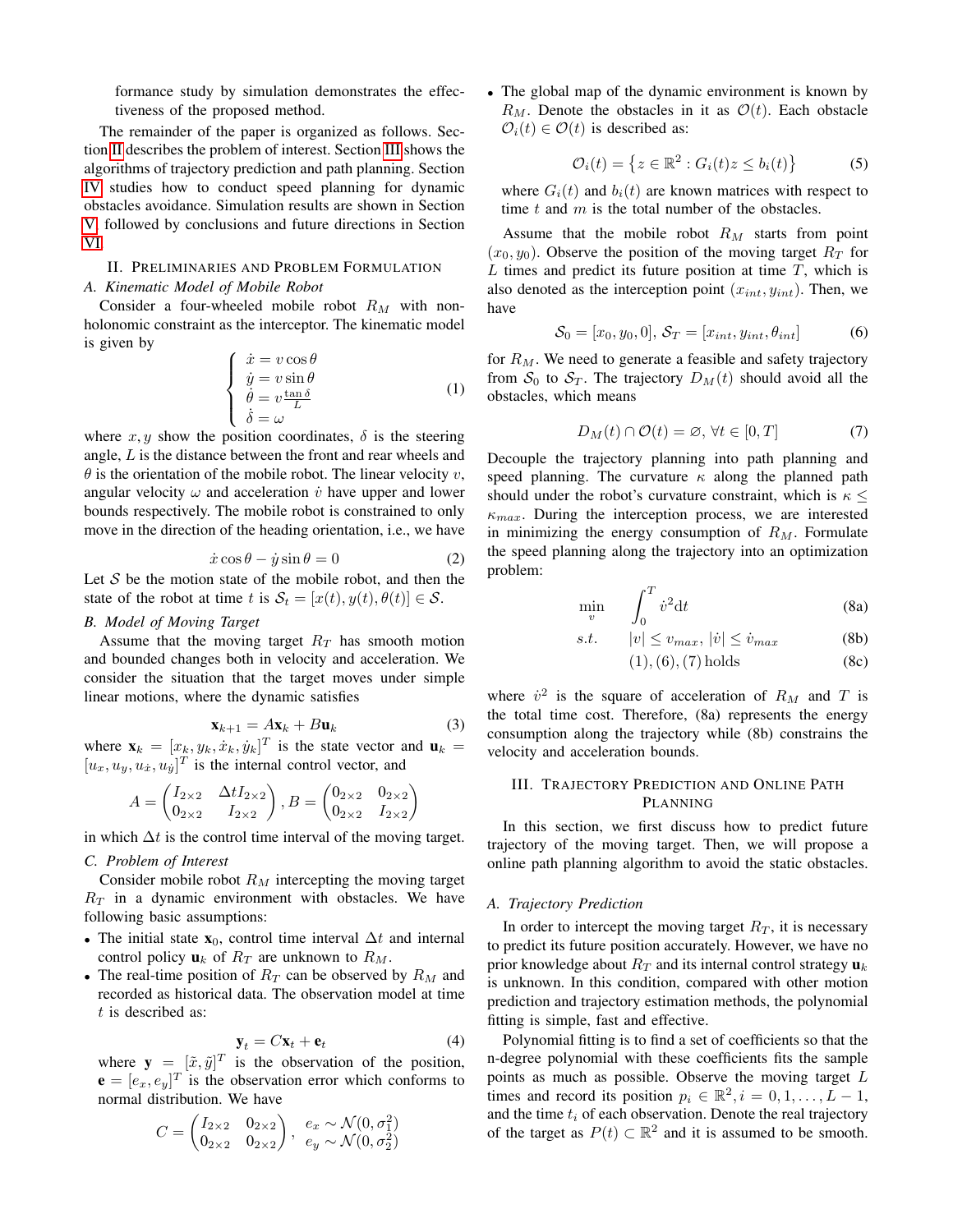To fit this trajectory, approximate the  $P(t)$  as a n-degree polynomial  $P(t)$ . We have

$$
P(t) = \begin{pmatrix} P_x(t) \\ P_y(t) \end{pmatrix} \approx \begin{pmatrix} a_n t^n + a_{n-1} t^{n-1} + \dots + a_0 \\ b_n t^n + b_{n-1} t^{n-1} + \dots + b_0 \end{pmatrix}
$$

$$
= \begin{pmatrix} t^n & t^{n-1} & \cdots & 1 \end{pmatrix} \begin{pmatrix} a_n & b_n \\ a_{n-1} & b_{n-1} \\ \vdots & \vdots \\ a_0 & b_0 \end{pmatrix} = \hat{P}(t) \qquad (9)
$$

where  $\eta$  is the parameter to be obtained. The parameter of  $\hat{P}(t)$  is learned by minimizing the sum of squared errors of all the L observations:

$$
\min_{\eta} \sum_{i=0}^{L-1} \|\hat{P}(t_i) - p_i\|_2^2
$$
 (10)

which is a least squares approximation problem, and it has a unique solution

$$
\boldsymbol{\eta} = (H^T H)^{-1} H^T D \tag{11}
$$

where  $H = \sum_{i=0}^{L-1} T_i^T T_i$  and  $D = \sum_{i=0}^{L-1} T_i^T p_i$ , in which  $T_i = \begin{pmatrix} t_i^n & t_i^{n-1} & \cdots & 1 \end{pmatrix}$ . Therefore, after obtaining the polynomial  $\hat{P}(t)$ , we calculate  $\hat{P}(T)$  as the interception point.

#### *B. Online Path Planning with Hybrid A\**

Once getting the trajectory of the moving target, the interception point  $p_{int}$  after time  $T$  is predicted. We need to generate a drivable trajectory for the mobile robot  $R_M$  from its current position to the target point and meet the specified interception time  $T$ . In our algorithm, the trajectory planning is divided into path planning and speed planning.

Use Hybrid A\* search to plan a coarse path to the interception point  $p_{int}$ . Hybrid A\* is a graph search based path planning method which can avoid obstacles and satisfy vehicle kinematics [15]. Each node in Hybrid A\* is characterized by  $(x, y, \theta)$ , where  $(x, y)$  is the position coordinates of the robot and  $\theta$  is the heading angle respectively. The heuristic function in this algorithm is set as the maximum value between the Dubins curve distance and the Euclidean distance to the target point. And in order to speed up the efficiency, the algorithm will directly use the Dubins curve to shot the target point when searching close to the target point. Denote the start point and the target point as  $s_0$  and  $s_q$ , the desired output is a series of waypoints,  $s_0, s_1, \dots, s_n = s_g$ , where  $\mathbf{s}_i = (x_i, y_i, \theta_i)$ .

Notice that Hybrid A\* search may not be able to find the optimal path due to the discretization of the search space. The obtained path is relatively rough and needs further smoothing and optimization. However, the search result is basically guaranteed to lie in the neighborhood of the global optimal solution, so the optimal solution can be found through the gradient descent method described in the next subsection.

## *C. Path Smoothing*

Although the path searched by the Hybrid A\* satisfies the kinematics of the robot, it is still relatively rough. Path smoothing can help shorten the length of the path and reduce energy consumption of the robot during the process. Use gradient descent method to smooth and optimize the interception path. Assume a sequence of waypoints,  $x_0, x_1, \dots, x_n$  are generated by Hybrid A\* search. Define  $\Delta x_i = x_i - x_{i-1}$ , as the displacement vector between two waypoints and

$$
\Delta \phi_i = |\arctan \frac{\Delta y_{i+1}}{\Delta x_{i+1}} - \arctan \frac{\Delta y_i}{\Delta x_i}|
$$

as the steering angle at point  $x_i$ . During the interception process, the mobile robot is expected to stay away from obstacles and drive smoothly, while satisfying the curvature limits. Therefore, the objective function includes collisionavoid term, curvature term and smoothness term, which is formulated as

$$
J_G = \omega_o J_{obs} + \omega_{\kappa} J_{cur} + \omega_s J_{smo} \tag{12}
$$

where  $\omega_o, \omega_{\kappa}, \omega_s$  are weights using to control the impact of each term on the path respectively, and  $\mathbf{x}_i(i = 0, \dots, n)$  are optimization variables.

The first term  $J_{obs}$  is to penalize the collision with obstacles. Denote  $o_i$  as the nearest obstacle of the current point  $\mathbf{x}_i$ . If the distance between  $\mathbf{x}_i$  and  $\mathbf{o}_i$  is less than  $d_{max}$ ,  $J_{obs}$  will work as a penalty term.

$$
J_{obs} = \sum_{i=1}^{N} \sigma_o(|\mathbf{x}_i - \mathbf{o}_i| - d_{max})
$$
 (13)

where  $\sigma_o$  is a quadratic penalty function.

The second term  $J_{cur}$  is used to limit the curvature of the path below the maximum curvature  $\kappa_{max}$  and ensure the drivability of the path. The curvature at point  $x_i$  can be approximately calculate as  $\kappa_i = \frac{\Delta \phi_i}{|\Delta \mathbf{x}_i|}$ . If the curvature exceeds  $\kappa_{max}$ , the path needs to be adjusted.

$$
J_{cur} = \sum_{i=1}^{N-1} \left( \frac{\Delta \phi_i}{|\Delta \mathbf{x}_i|} - \kappa_{max} \right) \tag{14}
$$

The last term  $J_{smo}$  evaluates the changes of the displacement vectors in order to smooth the path.  $J_{smo}$  and its derivative with respect to  $x_i$  are expressed as:

$$
J_{smo} = \sum_{i=1}^{N-1} (\Delta \mathbf{x}_{i+1} - \Delta \mathbf{x}_i)^2
$$
 (15)

All of the above gradients can be calculated directly and efficiently. Let  $\alpha$  be the step size of the gradient descent. The iteration formula of  $x_k$  is given by:

$$
\mathbf{x}_{k+1} = \mathbf{x}_k - (\alpha_1 \frac{\partial J_{obs}}{\partial \mathbf{x}_k} + \alpha_2 \frac{\partial J_{cur}}{\partial \mathbf{x}_k} + \alpha_3 \frac{\partial J_{smo}}{\partial \mathbf{x}_k}) \quad (16)
$$

and

$$
\lim_{k \to \infty} \mathbf{x}_k = \mathbf{x}^* = \arg\min J_G(\mathbf{x})
$$

As the number of iterations increases, the path gradually converges to the optimal solution  $x^*$ . The optimized path has shorter interception distance and meets the curvature limit of the mobile robot.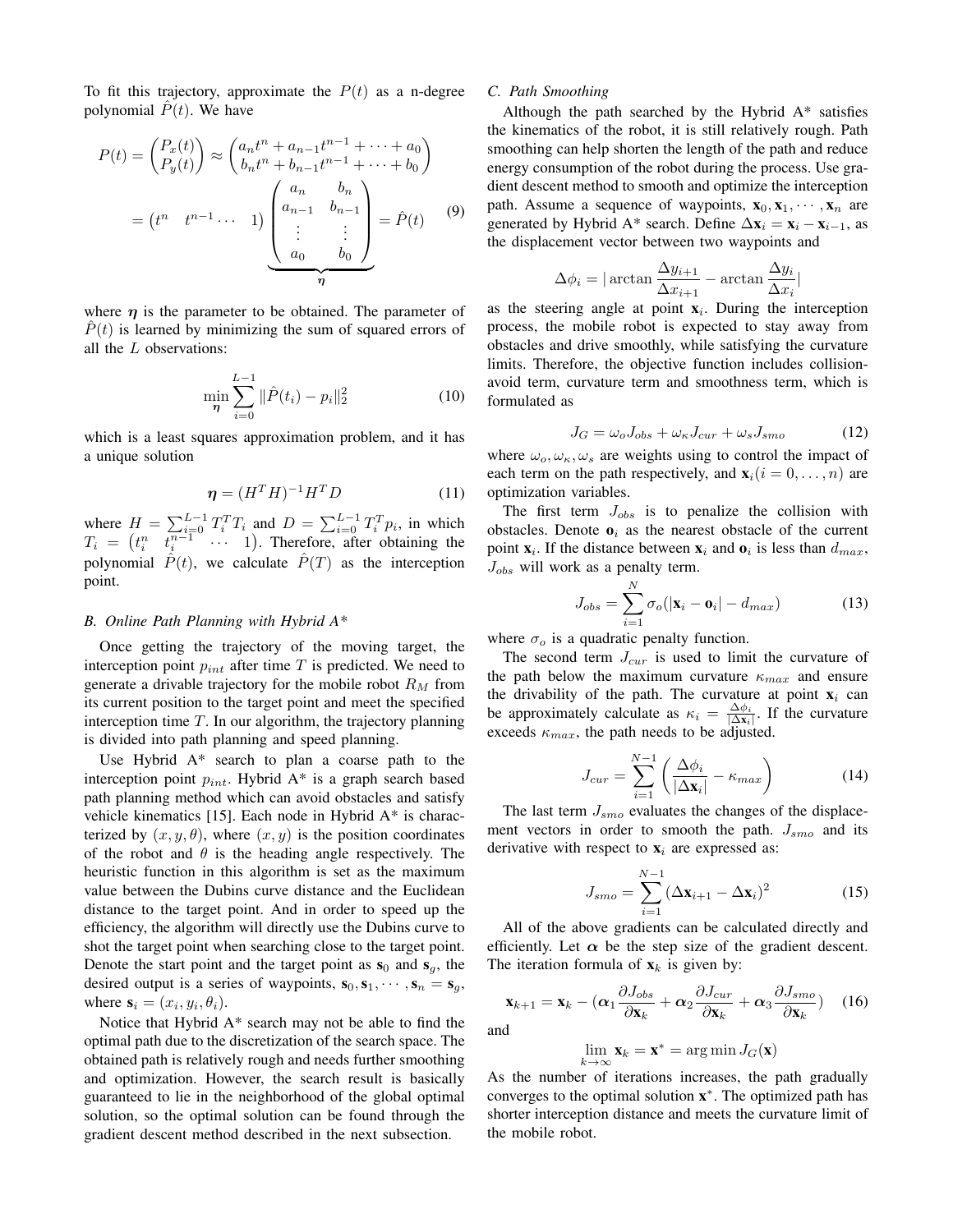# <span id="page-3-0"></span>IV. ONLINE SPEED PLANNING FOR DYNAMIC OBSTACLES AVOIDANCE

After the path planning, the mobile robot is able to avoid static obstacles. In this section we describe the speed planning method, which further reduces the energy consumption and helps with dynamic obstacle avoidance during the interception.

## *A. Dynamic Programming with ST Graph*

The speed planning is to append a speed component to the path. We introduce ST graph to analyze this issue [16]. With the help of ST graph, we can plan the state of robot  $R_M$ during the interception process to avoid dynamic obstacles and use piecewise Bézier curves to optimize the speed.

In ST graph, the abscissa 't' represents time and the ordinate 's' is the longitudinal distance traveled by the robot. To simplify the problem, consider that the dynamic obstacles are all moving at constant speeds. We project the dynamic obstacles as parallelograms on the ST graph. Then we need to find a station-time curve for  $R_M$  from  $(0,0)$  to  $(T, s_m)$ , where  $s_m$  is the total interception distance. For the safety during driving, the curve should not overlap with obstacle areas.

Discretize the ST graph and denote each node as  $(t_i, s_i)$ .  $cost(t_i, s_i)$  represents the total cost from  $(0, 0)$  to  $(t_i, s_i)$ , which can be calculated as:

$$
\begin{aligned} \text{cost}(t_i, s_j) &= \min_{t_i, s_j} (\text{cost}(t_i, s_j), \text{cost}(t_{i-1}, s_k) + \\ \text{cost}_{node}(t_i, s_j) + \text{cost}_{edge}((t_{i-1}, s_k), (t_i, s_j))) \end{aligned} \tag{17}
$$

where  $cost_{node}(t_i, s_j)$  is the cost of one single node  $(t_i, s_i)$ and  $\cot_{edge}((t_{i-1}, s_k), (t_i, s_j))$  is the transition cost between nodes  $(t_{i-1}, s_k)$  and  $(t_i, s_j)$ . After calculating the cost of each node, we use dynamic programming (DP) to find a solution with the least cost as the reference line.

The station-time curve generated by the DP is not smooth and needs to be further optimized. We formulate the curve into piecewise Bézier curves with Bernstein polynomial basis as it changes the optimization problem into a quadratic programming problem while ensuring the obstacle-avoidance.

## *B. Speed Curve Formulation by Piecewise Bezier Curves ´*

The  $j$ -th piece  $n$ -th ordered Bézier curve is written as:

$$
B_j(t) = c_j^0 b_n^0(t) + c_j^1 b_n^1(t) + \dots + c_j^n b_n^n(t) = \sum_{i=0}^n c_j^i b_n^i(t)
$$

where Bernstein basis is defined as  $b_n^i(t) = C_n^i \cdot t^i \cdot (1 - t)$  $(t)^{n-i}, t \in [0,1]$ . The coefficients  $c_j = (c_j^0, c_j^1, \dots, c_j^n)$  are called control points in  $j$ -th piece. Compared to monomial basis polynomial, Bézier curve has following properties:

- The Bézier curve always starts at the first control point  $B_j(0) = c_j^0$  and ends at the last point  $B_j(1) = c_j^n$ .
- The Bézier curve is confined within the convex hull of control points.
- The derivative curve  $B^{(1)}(t)$  of the Bézier curve is also a Bézier polynomial with the control points  $c_i^{(1)} =$  $n \cdot (c_{i+1} - c_i)$ . In this way, we can calculate arbitrary derivatives of  $B(t)$ .

Thanks to the second property, we can add constraints to the control points and limit the the Bézier curve to a safe area without obstacles. We use piecewise polynomial instead of higher order polynomial to guarantee fitting performance while avoiding numerical instability. The station with time can be formulated as

$$
s(t) = \begin{cases} h_0 B_0(\frac{t - T_0}{h_0}), & t \in [T_0, T_1] \\ h_1 B_1(\frac{t - T_1}{h_1}), & t \in [T_1, T_2] \\ \dots \\ h_m B_m(\frac{t - T_m}{h_m}), & t \in [T_m, T_{m+1}] \end{cases}
$$
(18)

where  $h_j$ ,  $j = 0, 1, \dots, m$ , is used to scale the parameter t to the fixed interval [0, 1].

## *C. Speed Curve Optimization Formulation*

There are two main costs need to be minimized. The optimization object is designed as.

$$
J_s = \omega_1 \int_0^T \ddot{s}(t)^2 dt + \omega_2 (s(T) - s^\tau(T))^2 \qquad (19)
$$

where  $s^{\tau}(t)$  is the reference curve obtained by DP in the previous step. The first term is the square of the acceleration, which means to minimize the energy consumption of the mobile robot during the interception process. The second term is to reduce the distance between the last position of the curve and the expected end state  $s^{\tau}(T)$ . The followings are constraints.

i) Waypoints constraints: Each piecewise curve starts from the certain position, speed and acceleration.

$$
h_j^{(1-l)} \cdot c_j^{l,0} = \frac{\mathrm{d}^l s}{\mathrm{d}t^l}\bigg|_{t=0}, l = 0, 1, 2 \tag{20}
$$

where  $c_j^{l,i-1}$  is the *i*-th control points for the *l*-th derivative of  $i$ -th Bézier curve.

ii) Continuity constraints: The position, speed and acceleration are continuous at the connection of each segment curve.

$$
h_j^{(1-l)} \cdot c_j^{l,n} = h_{j+1}^{(1-l)} \cdot c_{j+1}^{l,0}, l = 0, 1, 2, j = 0, \cdots, m-1
$$
\n(21)

(21) iii) Safety Constraints: Using the convex hull property of Bézier curve, the piecewise curve is ensured to be collisionfree through limiting the control points in a safe area. As the projections of dynamic obstacles on the ST graph are parallelograms, the feasible area is divided into multiple trapezoidal corridors illustrated in Fig. [1.](#page-4-2) The algorithm of generating trapezoidal corridors in ST graph is given in [17]. Constrain the control points in the corresponding trapezoidal corridor:

$$
\underline{q_j^0} + h_j \underline{q_j^1} M_{i,1} \le c_j^{0,i} \le \overline{p_j^0} + h_j \overline{p_j^1} M_{i,1}, j = 0, 1, \dots, m
$$
\n(22)

(22) iv) Dynamical Feasibility Constraints: Use the fourth property of Bézier curve to limit the upper and lower bounds of the mobile robot.

$$
\underline{v_j} \le c_j^{1,i} \le \overline{v_j}, \ \overline{v_j} = \sqrt{\frac{a_{cm}}{\kappa_j}}
$$
\n
$$
\underline{a_j} \le c_j^{2,i} \le \overline{a_j}
$$
\n(23)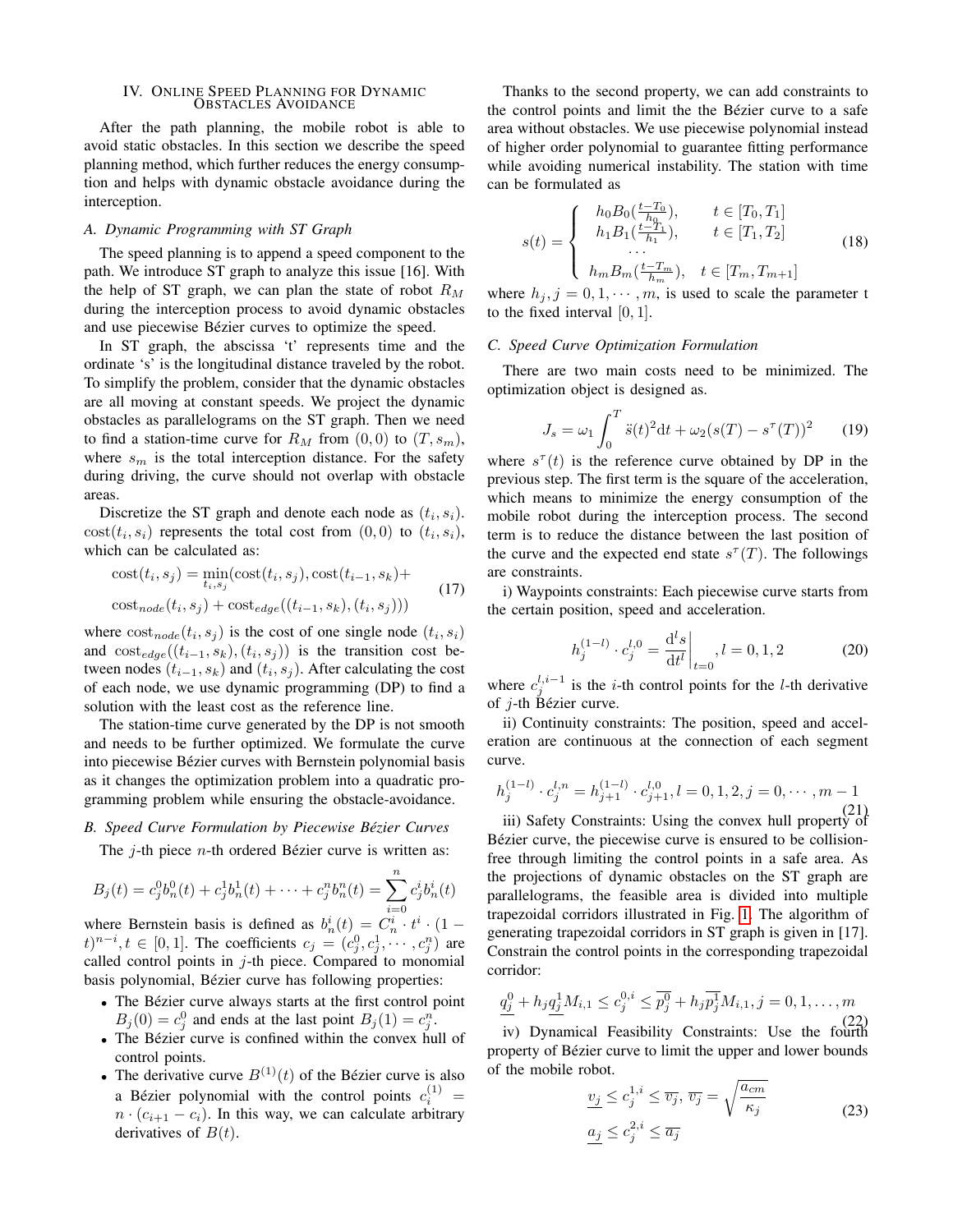

<span id="page-4-2"></span>Fig. 1. Safety constraints on ST graph. A and B are projections of dynamic obstacles. Grey trapezoidal areas are generated safe corridors.

where  $v_j, \overline{v_j}$  and  $a_j, \overline{a_j}$  are lower and upper bounds of the velocity and acceleration of  $j$ −th curve.

Therefore, the optimization problem (19)-(23) can be formulated as a quadratic programming problem:

$$
\min_{\mathbf{c}} \quad \mathbf{c}^T \mathbf{Q} \mathbf{c} + \mathbf{q}_c^T \mathbf{c} + \text{const} \ns.t. \quad \mathbf{A}_{eq} \mathbf{c} = \mathbf{b}_{eq}, \, \mathbf{A}_{iq} \mathbf{c} \le \mathbf{b}_{iq}
$$
\n
$$
(24)
$$

The detailed formulation process is in [17]. This problem can be solved by solvers like OSQP. Notice that (19) is equivalent to (8a), so that the optimization problem (8) is solved.

#### V. SIMULATION

<span id="page-4-0"></span>In this section, we conduct extensive simulations on each part of our algorithm to demonstrate the feasibility and effectiveness of the interception process. We also build a simulation platform with ROS and Gazebo and implement our system on it in C++11.

## *A. Trajectory Prediction*

The simulation system omits the perception module in the real environment and directly obtains the real-time position of the mobile robot and the moving target through the simulator. Set the number of observation as  $L = 15$  and the time interval is  $\Delta t = 1s$ . Test the trajectory prediction effect of the polynomial fitting when the target moves in two motion modes, which is uniform linear motion with  $\dot{x} = 0, \dot{y} = 0$  and curve motion with  $\dot{x} = 0, \dot{y} = 0.4$ separately. In order to simulate the observation error in the real environment, add Gaussian errors  $e_x, e_y \sim \mathcal{N}(0, 0.01)$ to each point.



<span id="page-4-3"></span>Fig. 2. Trajectory prediction results.

The simulation of trajectory prediction results are shown in Fig. [2.](#page-4-3) The predicted time length is 15s. The black curve is the true trajectory of the target from 0s to 15s, while the blue points are observed positions  $p_i$  with observation errors and the red curve is the predicted trajectory. The prediction errors at different time are shown in Tab. [I,](#page-4-4) which are relative errors obtained by averaging multiple experiments. We set the time length of a single prediction as 10s, which means  $T = 10s$ .

TABLE I AVERAGE ERROR OF TRAJECTORY PREDICTION

<span id="page-4-5"></span><span id="page-4-4"></span>

|                                      | Predict Time                 | 0s                 | 5s             | 10s            | 15s                            |  |
|--------------------------------------|------------------------------|--------------------|----------------|----------------|--------------------------------|--|
|                                      | Uniform Linear<br>Curve      | 0.23%<br>0.58%     | 0.56%<br>2.13% | 1.28%<br>3.94% | 2.04%<br>5.88%                 |  |
| TABLE II<br>SPEED PLANNER COMPARISON |                              |                    |                |                |                                |  |
| Speed Planner                        |                              | Max Acc. Ave. Acc. |                |                | Ave. Time Cost                 |  |
|                                      | 0.327<br>EМ<br>0.296<br>Ours |                    | 1.653<br>1.559 |                | 2.883ms<br>2.175 <sub>ms</sub> |  |

## *B. Path Planning and Optimization*

The global environment and obstacles are already known as the input. The size of the map is  $80 \times 80$  px. Given the initial state  $S_0 = [x_0, y_0, 0]$  and final state  $S_T =$  $[x_{int}, y_{int}, \theta_{int}]$ , the algorithm generates an optimized path for the mobile robot  $R_M$ . Set  $\omega_{\sigma} = 0.1, \omega_{\kappa} = 0.1, \omega_s = 0.2$ and the step size  $\alpha = 0.25$ . Use ROS RViz to visualize the planning results. Simulation results are shown in Fig. [3.](#page-5-0) The blue curve in Fig. [3\(b\)](#page-5-1) is the coarse path planned by Hybrid  $A^*$  search while the red curve in Fig. [3\(c\)](#page-5-2) and [3\(d\)](#page-5-3) is the optimized path obtained by gradient descent method. Compared with the result obtained by using Hybrid A\* alone, the optimized path is much smoother and when the searched path is too close to the obstacle, the optimization algorithm adjusts the path to stay away from the obstacle properly.

## *C. Speed Planning*

Conduct the dynamic programming algorithm on the ST graph. Assume the interception time is 10s and the total distance of planned path is 6m. Then the initial state of mobile robot  $R_M$  is  $(t = 0, s = 0)$  and the target state is  $(t = 10, s = 6)$ . We project the dynamic obstacles which affect  $R_M$  during  $t = 0 \sim 10s$  on the ST graph. Suppose the initial speed of  $R_M$  is  $v(0) = 0.5m/s$  and acceleration is  $a(0) = 0m/s^2$ . Set the parameter of the optimization object as  $\omega_1 = 10.0, \omega_2 = 3.0.$ 

As shown in Fig. [4\(a\),](#page-5-4) piecewise Bézier curves are calculated and optimized . Fig. [4\(b\)](#page-5-5) illustrates corresponding speed profiles and Fig. [4\(c\)](#page-5-6) shows acceleration profiles. We use average acceleration  $\sqrt{\frac{1}{T} \int_0^T (\ddot{s}(t))^2 dt}$  to quantify the energy consumption during the interception. The comparison between our algorithm and the EM Motion planner [16], which is one of the start-of-art methods and has been used in the autonomous driving projects of Baidu Inc., in the acceleration and computing time is shown in Tab. [II.](#page-4-5)

### *D. Efficiency Verification*

The time cost of each module of our algorithm is shown in Tab. [III.](#page-5-7) The time is mainly spent on Hybrid A\* search, which is depended on the size and complexity of the environment map. The total time consumption of the algorithm is about hundreds milliseconds, which meets the requirements of real-time interception.

#### VI. CONCLUSION AND FUTURE WORK

<span id="page-4-1"></span>In this paper, we focus on the problem of intercepting the moving target with a wheeled mobile robot in a dynamic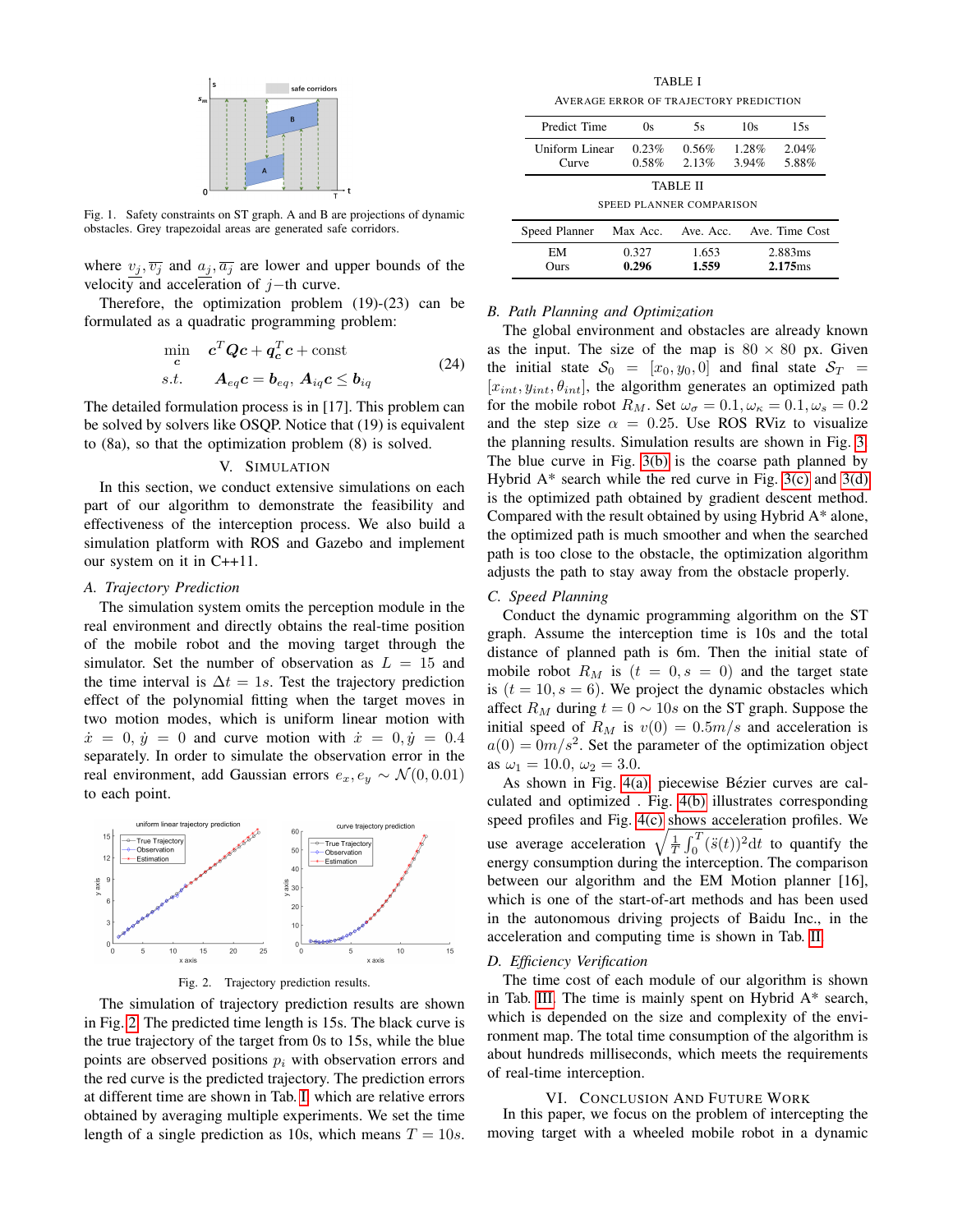

<span id="page-5-4"></span><span id="page-5-0"></span>Fig. 3. Path planning results and the illustration of interception process. (a). The red car is the moving target  $R_T$  and blue car is the controlled mobile robot  $R_M$ . The yellow and gray areas are dynamic and static obstacles respectively. The green curve is the predicted trajectory of  $R_T$  while the green point is the interception point. (b). The blue curve is the coarse path searched by Hybrid A\*. (c). The red curve is the smoothed and optimized path. During the interception,  $R_M$  accelerates past the first dynamic obstacle and slows down to avoid the second obstacle. (d). Interception successfully achieved.

<span id="page-5-2"></span><span id="page-5-1"></span>

Fig. 4. Speed planning by piecewise Bézier curves results. (a). The uniform speed (yellow line) and speed planned by EM planner (blue line) both hit dynamic obstacles, while the speed curve planned by our planner (red line) avoids dynamic obstacles and ensures the minimum energy consumption. (b)(c). The speed and acceleration curves are smooth and easy to follow.

<span id="page-5-7"></span>TABLE III EFFICIENCY ANALYZE Prediction Path-Planner Speed-Planner Total  $Time(Ave.)$   $\leq 1 \text{ms}$   $150 \text{ms}$   $\leq 3 \text{ms}$   $154 \text{ms}$ 

environment. We first predict the target's future trajectory through polynomial fitting based on the historical observation data. Then, we use Hybrid A\* to search a coarse path and optimize it by gradient descent method. Finally we formulate the speed curve into piecewise Bézier curves optimization on ST graph, which is solved as a quadratic programming problem. The algorithm generates a feasible, effective and obstacle-avoidance trajectory for the wheeled robot while ensuring the accuracy of the interception.

Several directions may be explored as future work. i) The moving target is no longer a single agent, but an organized group composed of multiple similar agents. ii) Consider the moving target no longer maintains a simple movement motion but has interaction with the environment, such as an escape strategy to the external interception.

#### **REFERENCES**

- [1] S. Shen, Y. Mulgaonkar, N. Michael, and V. Kumar, "Vision-based state estimation and trajectory control towards high-speed flight with a quadrotor." in *Robotics: Science and Systems*, vol. 1. Citeseer, 2013.
- [2] T. Lee, M. Leok, and N. H. McClamroch, "Geometric tracking control of a quadrotor UAV on SE(3)," in *Proceedings of IEEE CDC*, 2010.
- [3] D. Mellinger and V. Kumar, "Minimum snap trajectory generation and control for quadrotors," in *IEEE international conference on robotics and automation*. IEEE, 2011, pp. 2520–2525.
- [4] N. Das, "Trajectory modeling, estimation and interception of a thrown ball using a robotic ground vehicle," Ph.D. dissertation, Arizona State University, 2018.
- <span id="page-5-6"></span><span id="page-5-5"></span><span id="page-5-3"></span>[5] F. Altché and A. de La Fortelle, "An lstm network for highway trajectory prediction," in *Proceedings of IEEE ITSC*, 2017, pp. 353– 359.
- [6] M. N. Ab Wahab, S. Nefti-Meziani, and A. Atyabi, "A comparative review on mobile robot path planning: Classical or meta-heuristic methods?" *Annual Reviews in Control*, 2020.
- [7] F. Gao, W. Wu, Y. Lin, and S. Shen, "Online safe trajectory generation for quadrotors using fast marching method and bernstein basis polynomial," in *Proceedings of IEEE ICRA*, 2018, pp. 344–351.
- [8] X. Zhang, A. Liniger, A. Sakai, and F. Borrelli, "Autonomous parking using optimization-based collision avoidance," in *Proceedings of IEEE CDC*, 2018, pp. 4327–4332.
- [9] K. Cai, C. Wang, J. Cheng, C. W. De Silva, and M. Q.-H. Meng, "Mobile robot path planning in dynamic environments: A survey," *arXiv preprint arXiv:2006.14195*, 2020.
- [10] X. Zhong, J. Tian, H. Hu, and X. Peng, "Hybrid path planning based on safe a\* algorithm and adaptive window approach for mobile robot in large-scale dynamic environment," *Journal of Intelligent & Robotic Systems*, vol. 99, no. 1, pp. 65–77, 2020.
- [11] F. Belkhouche and B. Belkhouche, "On the tracking and interception of a moving object by a wheeled mobile robot," in *IEEE Conference on Robotics, Automation and Mechatronics*, 2004.
- [12] S. G. Manyam, D. Casbeer, A. Von Moll, and Z. Fuchs, "Optimal dubins paths to intercept a moving target on a circle," in *American Control Conference (ACC)*. IEEE, 2019, pp. 828–834.
- [13] X. Zhang, Y. Wang, and Y. Fang, "Vision-based moving target interception with a mobile robot based on motion prediction and online planning," in *Proceedings of IEEE RCAR*, 2016.
- [14] Q. Zhu, J. Hu, and L. Henschen, "A new moving target interception algorithm for mobile robots based on sub-goal forecasting and an improved scout ant algorithm," *Applied Soft Computing*, 2013.
- [15] D. Dolgov, S. Thrun, M. Montemerlo, and J. Diebel, "Practical search techniques in path planning for autonomous driving," *Ann Arbor*, vol. 1001, no. 48105, pp. 18–80, 2008.
- [16] H. Fan, F. Zhu, C. Liu, L. Zhang, L. Zhuang, D. Li, W. Zhu, J. Hu, H. Li, and Q. Kong, "Baidu apollo em motion planner," *arXiv preprint arXiv:1807.08048*, 2018.
- [17] J. Li, X. Xie, H. Ma, X. Liu, and J. He, "Speed planning us-